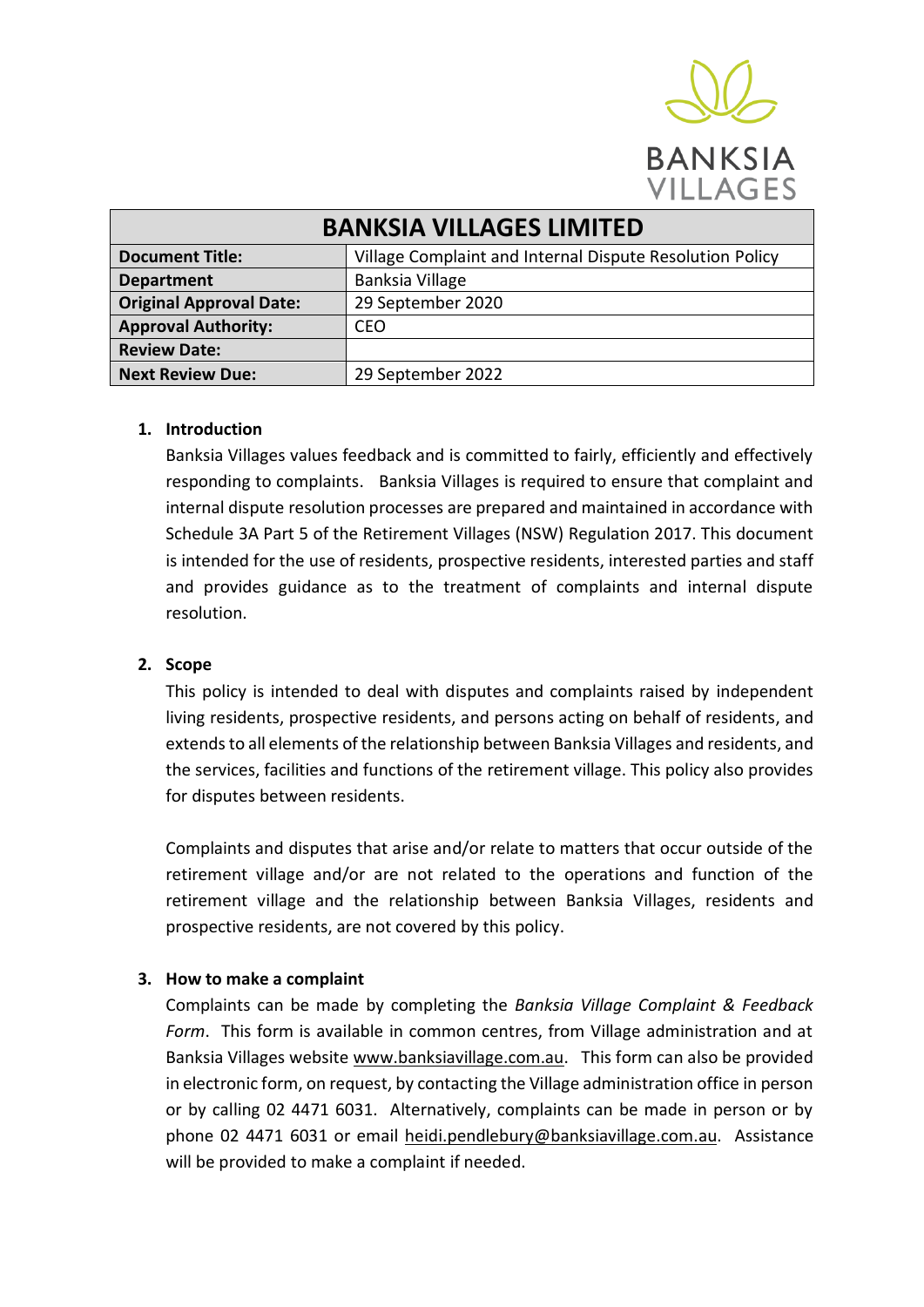# **4. Timeframes**

Banksia Villages will acknowledge receipt of the form within 5 business days of it being received. Banksia Villages undertakes to investigate, enquire and act on the information provided by the complainant in good time and aims to provide resolution to the complaint or dispute within a maximum period of 60 days from receipt.

Banksia Villages undertakes to keep the parties to the complaint or dispute informed of progress and will advise accordingly if settlement within the maximum period is not attainable for any reason.

# **5. Roles**

# *a) Village Manager*

Banksia Villages' representative for managing retirement village complaints and disputes is the Village Manager. Where the Village Manager is not able to act, Banksia Villages' representative will be the CEO. The role of the Village Manager will be to collect all required information, to analyse and synthesise information gathered, to liaise with the complainant and other relevant parties and to seek resolution to the complaint or dispute. The Village Manager will advise the complainant and other relevant parties of the decision and/or remedy when closing out of a complaint or dispute. The Village Manager will receive training and guidance in complaints handling and dispute resolution. All staff are expected to understand and comply with Banksia Villages complaints handling processes and principles. Village Manager contact details are as follows:

Village Manager P: 02 4471 6031 E: [heidi.pendlebury@banksiavillage.com.au](mailto:heidi.pendlebury@banksiavillage.com.au) 

## *b) Residents Committee*

Residents may seek assistance, support or representation from the Residents Committee of the retirement village to make a complaint or pursue an internal dispute, or resolve a complaint or internal dispute. However, there is no requirement for residents to advise, involve or consult the Resident Committee or any other resident in the resolution of a complaint or internal dispute.

## *c) Complainant*

Banksia Villages is committed to being accessible and responsive to any feedback and complaints brought forward. To effectively and efficiently handle complaints it is essential that those bringing forward a complaint or feedback provide factual information, maintain confidentiality and engage with staff and other parties in a positive manner to work towards a resolution.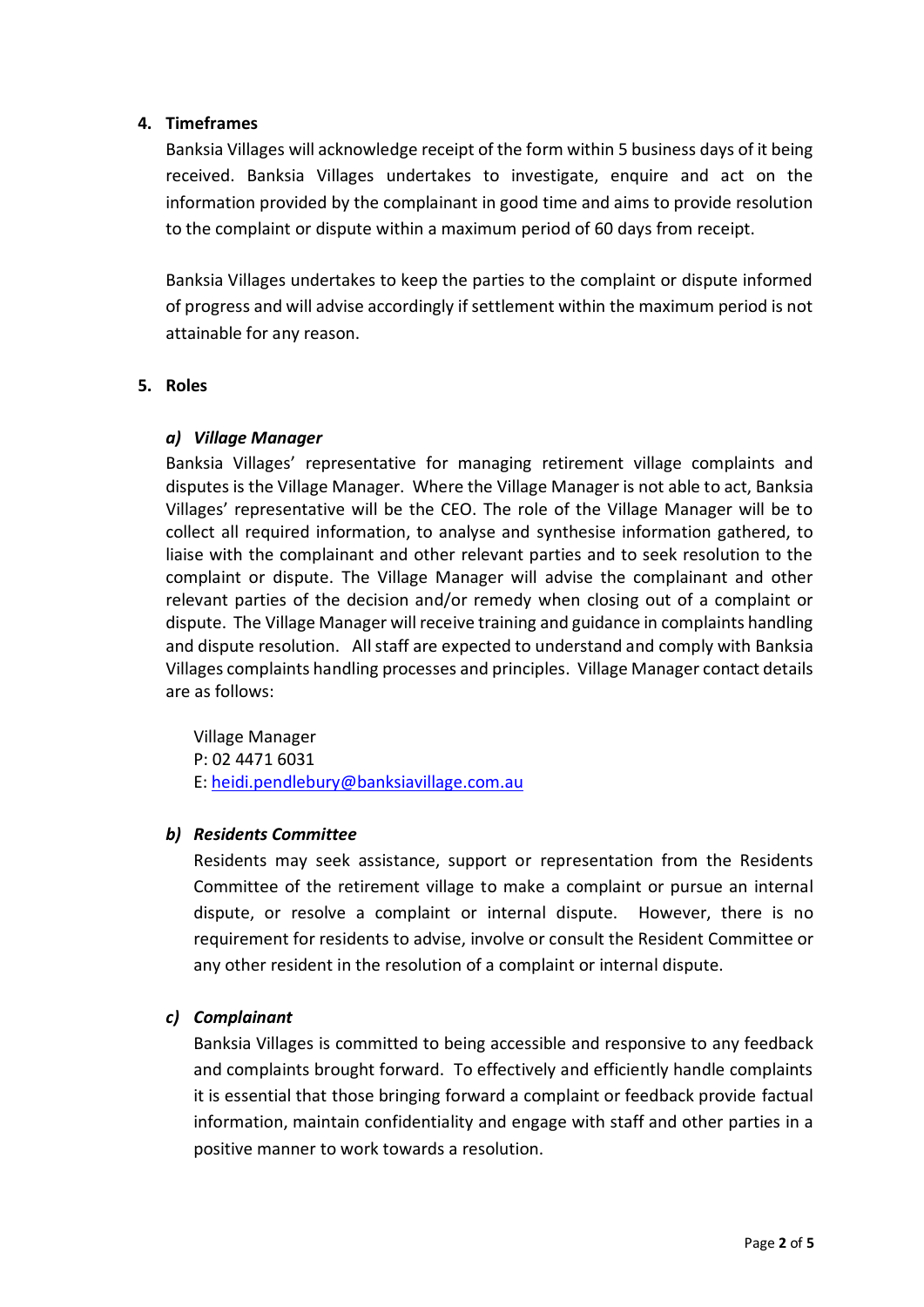## **6. Process**

Banksia Villages will undertake the following processes when in receipt of a complaint or dispute;



### *a) Acknowledge*

Unless the complaint has been resolved at the outset, we will record the complaint and its supporting information. We will acknowledge receipt of each complaint within 5 business days. The acknowledgement will outline the complaints process and contact details for who will be handling the complaint.

## *b) Assess*

After acknowledging receipt of the complaint, we will confirm whether the issues/s raised in the complaint is/are within our control. We will also consider the outcome/s sought by the complainant and, where there is more than one issue raised, determine whether each issue needs to be separately addressed.

When determining how a complaint or dispute will be managed, we will consider:

- how serious, complicated or urgent the complaint is
- whether the complaint raises concerns about people's health and safety
- how the complainant is being affected
- the risks involved if resolution of the complaint is delayed, and
- whether the resolution requires the involvement of other organisations

#### *c) Investigate*

We will investigate the circumstances of the complaint or dispute, which may involve discussions with other parties, staff or contractors, and may extend to a review of the legal, policy or procedural obligations of Banksia Villages, residents or other parties.

Banksia Villages is committed to an impartial, confidential and transparent review of any issues raised by the complainant.

Banksia Villages will advise the complainant of the preliminary results and findings of the investigation, including potential remedies to resolve the complaint.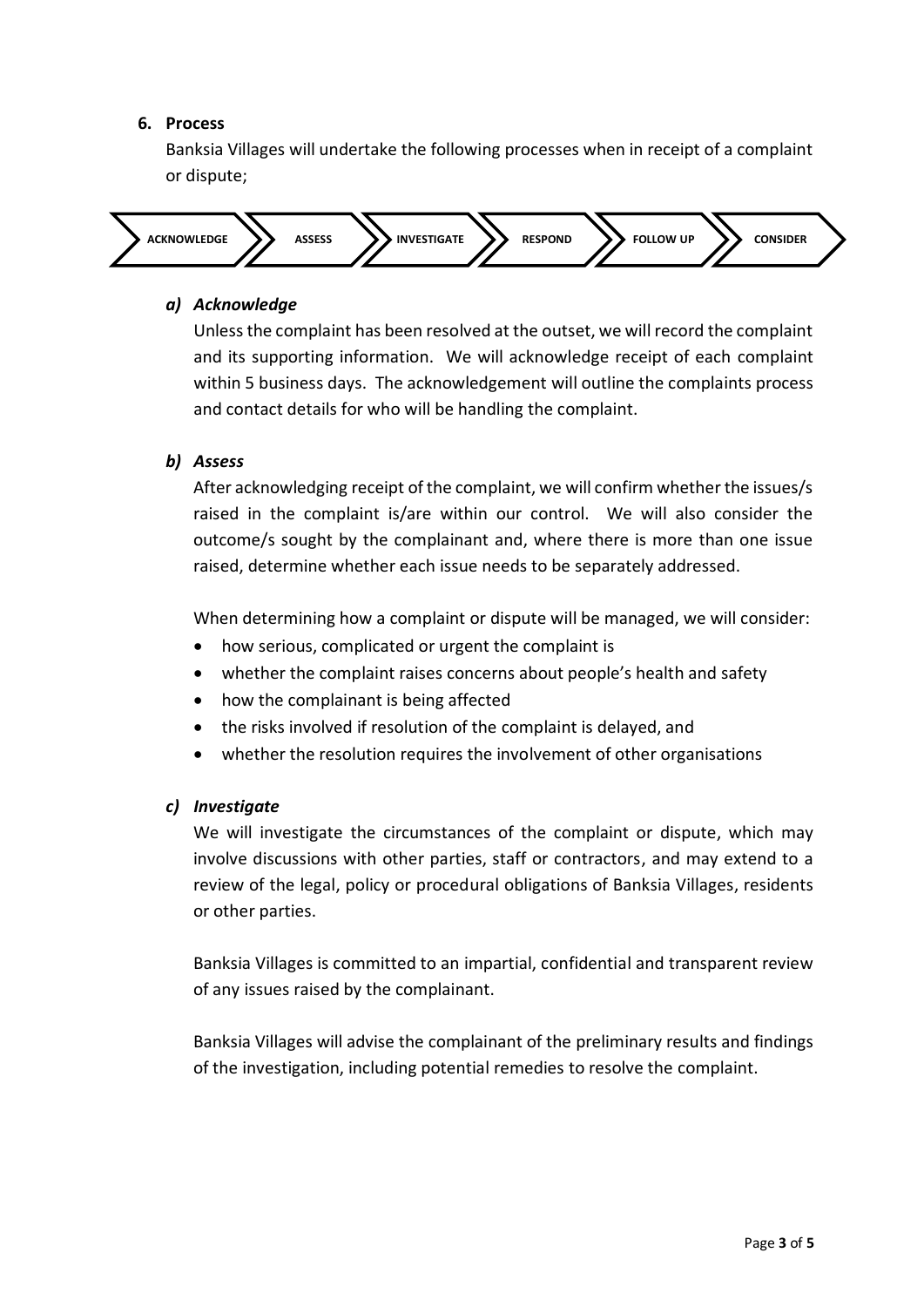# *d) Respond*

Following consideration of the complaint or dispute, and any investigation into the issues raised, the complainant will be contacted to advise:

- the outcome of the complaint and any action taken
- the reason/s for our decision
- the remedy or resolution/s that we have proposed or put in place
- provision of further information about internal and external escalation options if the matter is not resolved to the complainants satisfaction

## *e) Follow up*

Complainants will have the opportunity to provide feedback on how their complaint was handled and resolved.

# *f) Consider*

Banksia Villages management will monitor the complaints register and feedback to identify if there are any trends or issues arising from complaints. Banksia Villages is committed to continuous improvement and complaints analysis will be used as a tool to review and improve services.

# **7. Record keeping**

All complaints and disputes will be documented in a register, including the name and contact details of each resident concerned, the date on which the complaint or dispute was raised, a summary of the outcomes and actions taken (including whether the complaint or dispute was resolved, withdrawn, referred or escalated), identification of staff involved and any referral of continuous improvement actions. Records will be kept for a minimum of 5 years.

## **8. Internal Escalation**

Where the Village Manager is unable to resolve and settle a complaint within the maximum period, otherwise chooses to or is requested to by the complainant, the matter will be referred to the CEO.

## **9. External Escalation**

The complainant is free to refer the complaint or dispute to an external tribunal or body at any time. Banksia Villages will assist the complainant in referring the matter if requested to do so. NSW Fair Trading provide a retirement village complaint service, which may either recommend mediation, provide dispute resolution assistance, or referral to the NSW Civil an Administrative Tribunal.